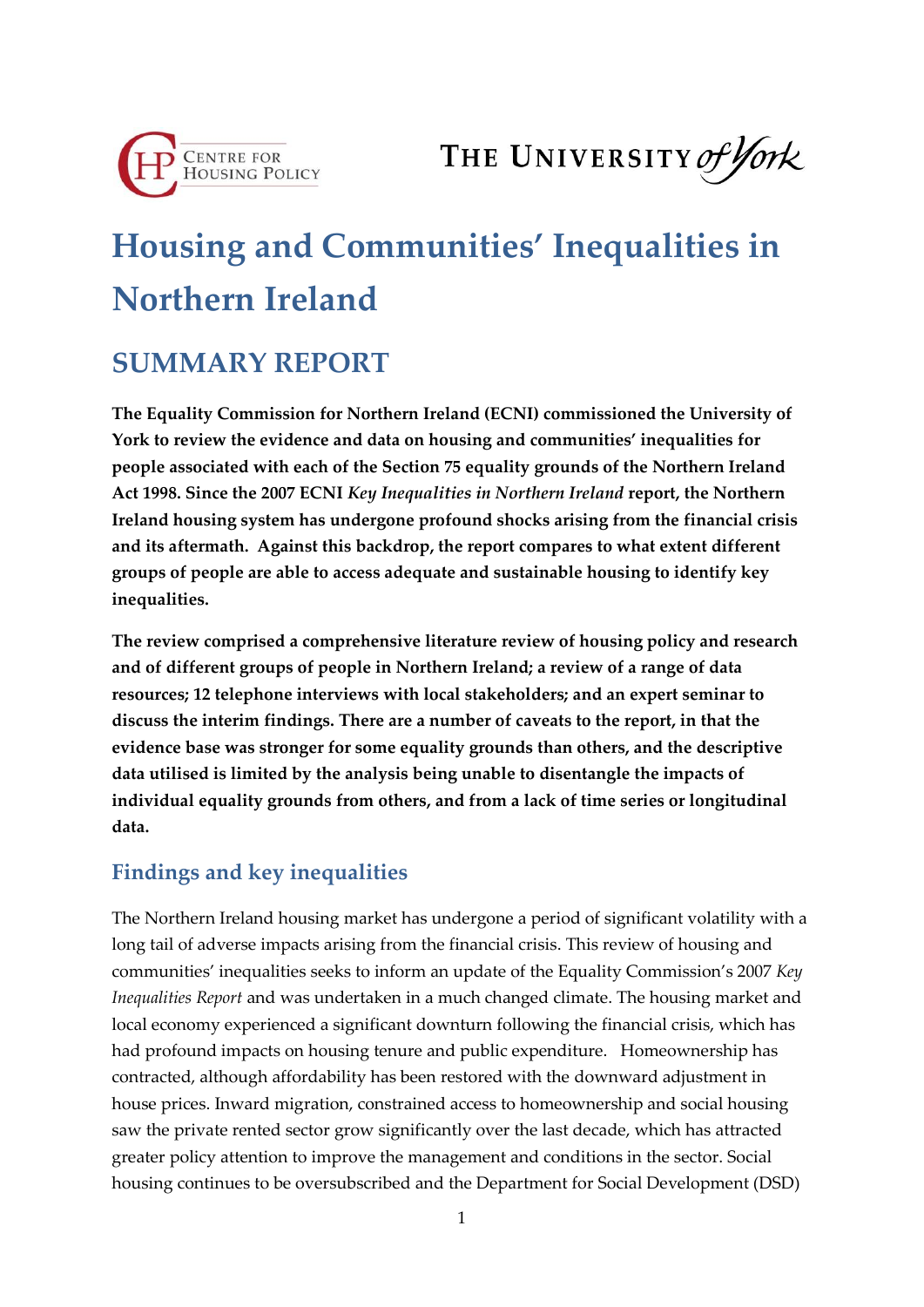is considering proposals that would bring about significant reform to how social housing is to be governed and delivered and is instituting steps to mitigate the deeper impacts of welfare reform on Northern Ireland.

Against this backdrop, for each Section 75 equality ground, the report considered the differentials in access to housing, the adequacy or suitability of housing and the sustainability of housing. The key findings and inequalities are set out and discussed below.

#### **Gender**

Gender approaches to housing analysis are limited and there is a significant gap in the understanding of the circumstances, housing needs and preferences of transgender people. Overall, the review found a complex picture relating to the relationship between gender and housing and no clear differentials between men and women were identified, notwithstanding the evidence gap in respect of transgender people, as noted above. There were indications that the interaction between gender, income and household composition, including the presence of dependants, was important in explaining housing outcomes. Differentials in the housing outcomes of people of different gender were apparent in the following circumstances:

- Overall, households with female household reference persons have smaller homes and are more frequently in rented accommodation than households with male household reference persons. Single women that live alone, however, obtain larger homes and are more frequently in owner-occupation than single men living alone, suggesting that intersections with dependants, marital status or living arrangements and income is important to housing outcomes.
- Other households of female household reference persons are more frequently found in social housing than those of male household reference persons. Lone parents were overwhelmingly female and predominantly in either the private or social renting sector.
- Older women more frequently experience poor housing conditions than older men in rural areas, while in urban areas the situation is reversed and older men experience poorer housing conditions than older women.
- Rates of relative poverty in the private rented sector increase once housing costs are taken into account more for women rather than men; but rates of relative poverty are reduced for women more than men, when the minimal housing costs in outright homeownership are considered.

#### **Age**

Housing outcomes were influenced by age in early adulthood, or the transition to adulthood, and in later life; no doubt a function of the increased vulnerabilities of these groups who have yet to achieve their earning potential and life skills, or due to diminished incomes and impairments associated with older age. There were various mechanisms to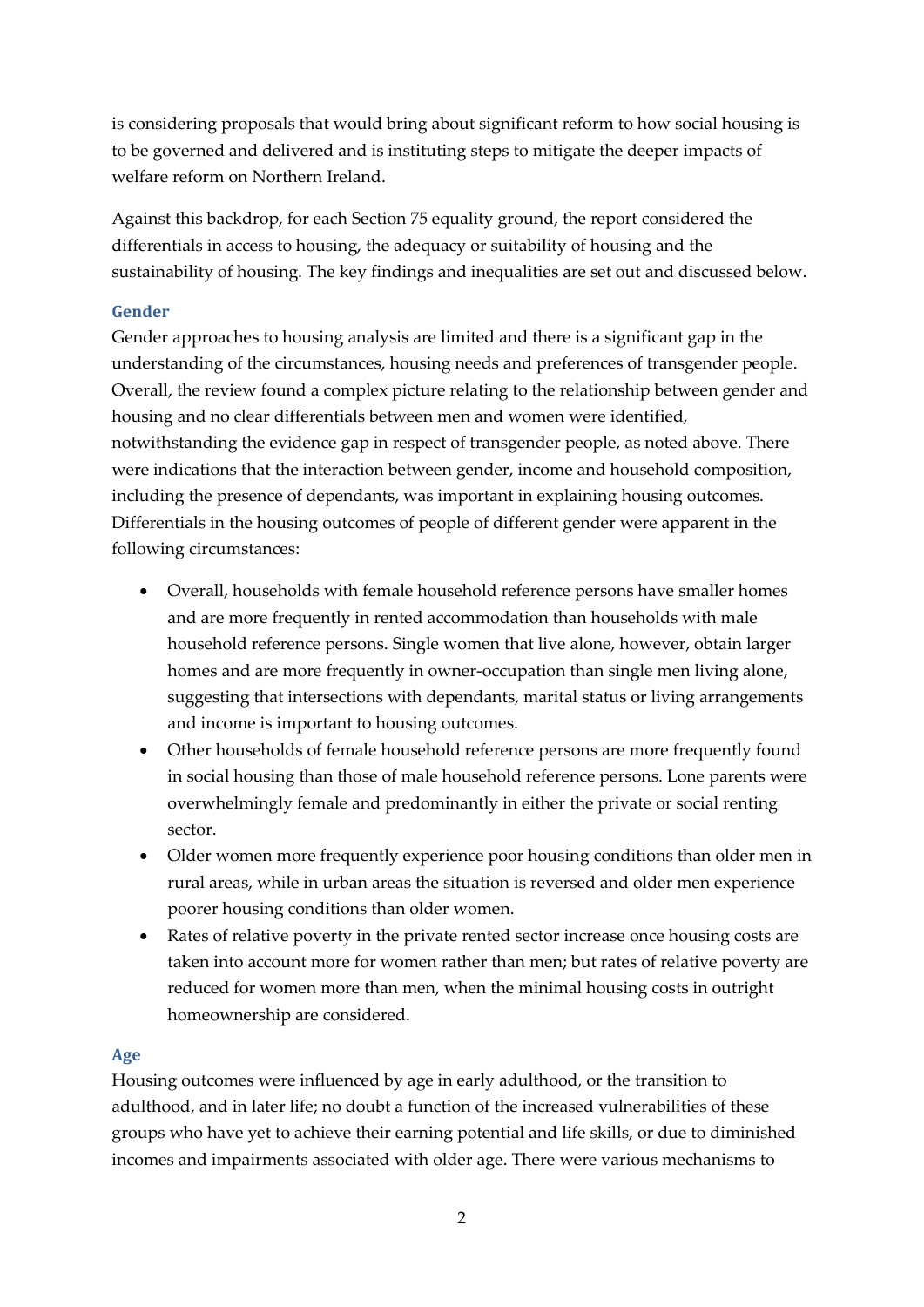support these groups in the housing system that prevented significant differentials emerging, such as support to young homeless people, but indicators of inequalities for different age groups were found as follows:

- Poor physical housing conditions in Northern Ireland's stock have declined but older people remain more likely to have inadequate non-decent housing conditions than younger age groups.
- Homeownership contains the largest pool of older people in poor housing conditions. Previous reports have highlighted this differential suggesting it is a persistent problem.
- Outright ownership is associated with a reduction in the incidence of relative poverty once housing costs are taken into account for older homeowners. Homeownership's poverty reducing qualities in old age are well documented, a function of the front loading of housing costs in this tenure.
- Private renting is associated with a significant increase in poverty after housing costs for people aged 16 to 24 years old. Whether the increased rates of relative poverty among young people in the private rented sector after housing costs are considered are longstanding or have emerged as a result of various housing benefit changes over the last decade is unclear.

#### **Religion**

Shifting demographics, spatial segregation in residential communities, not least in neighbourhoods dominated by social housing, and difficulties in delivering new housing supply make for significant inefficiencies in the local housing system. The complexity of these issues demands more comprehensive analysis in respect of demand for social housing and the barriers and enablers of meeting social housing needs at different spatial scales over time. Understanding the circumstances and perspectives of people from other, or indeed unknown, religions is also important as the changing composition of Northern Ireland, particularly in some locations, warrants further examination. With limited descriptive data, this analysis observed the following community differentials:

- Using data for all of Northern Ireland, Catholic households wait longer than Protestant households to be allocated social housing and are allocated proportionately fewer homes, despite comprising a greater proportion of the waiting list and a greater proportion of applicants in housing stress.
- Earlier analysis suggests differentials existed in previous periods and therefore that this is a persistent problem. Community differentials in terms of proportionate allocations may have narrowed over time for a variety of reasons, reflecting population shifts and changes in self-identification, but lengthening waiting times for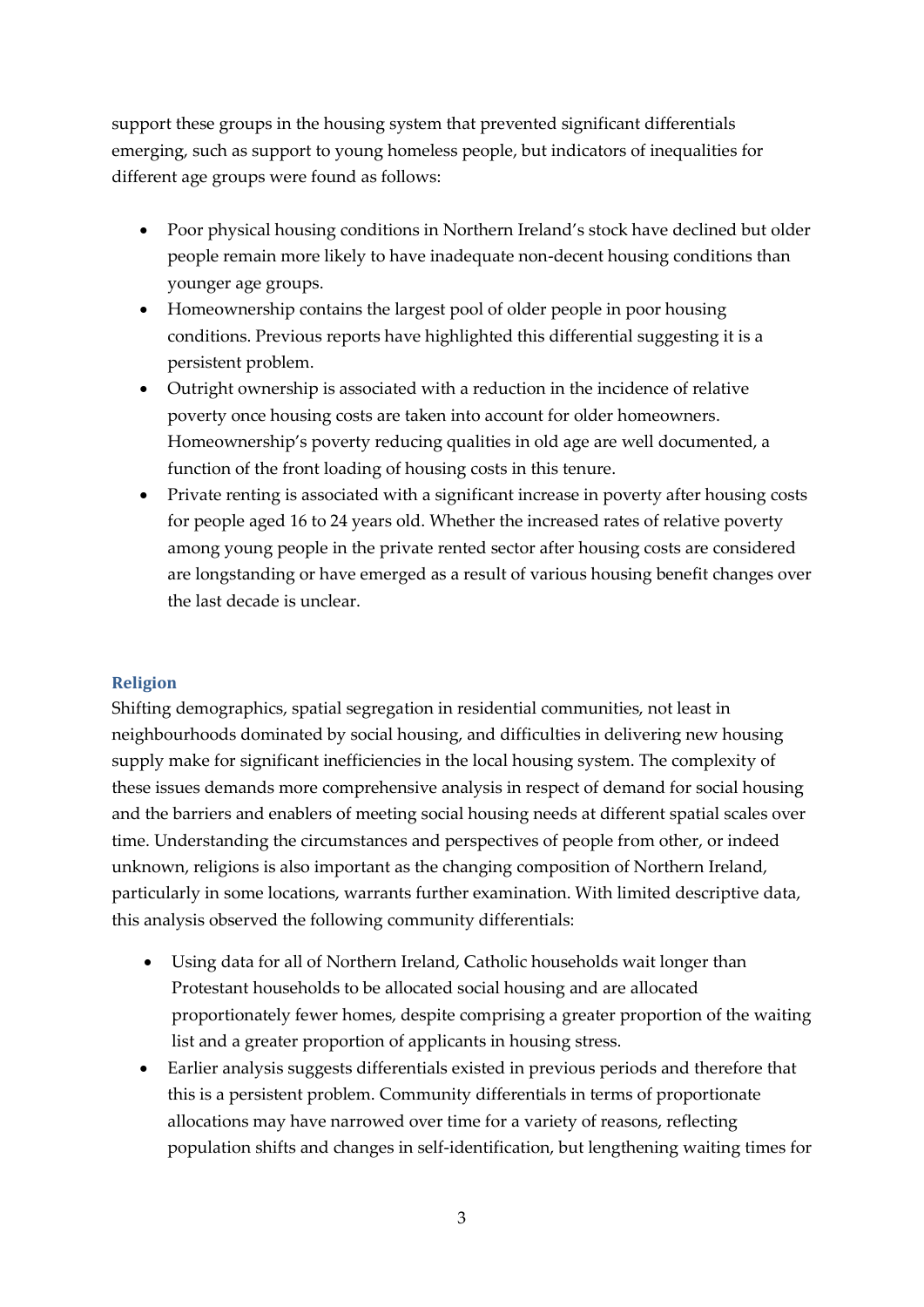social housing have been uneven, disproportionately affecting applicants from other religions and Catholics.

- These patterns are complicated by the fact that dual housing markets exist with different pressures on housing demand and supply in different locations. In areas with the greatest shortages of new social housing supply, Catholic applicants wait the longest prior to being allocated a home; except in North Belfast, where people from other or unknown religions wait the longest.
- In terms of housing conditions, people from other religions or no religion have the smallest homes in terms of square metres and experience the most overcrowding, despite the fact that the average Catholic household is slightly larger (in terms of family size) than households from other religions. However, Catholics comprise the largest proportion of people in overcrowded homes.
- People from other religions, mixed religions or no religions are the most likely to live in non-decent homes, and Catholic households the least likely.

#### **Political Opinion**

There is insufficient data or existing evidence to draw any conclusions about the relationship between housing and people with different political opinions.

#### **Ethnicity and 'Race'**

-

The composition of Northern Ireland shifted significantly between 2001 and 2011, with a much expanded minority ethnic population and new ethnically White migrant populations arising from EU expansion. These new minority ethnic and migrants groups lack homogeneity, with different socio-economic circumstances and patterns of household formation. Data limitations constrain the precise understanding of how similar or divergent different ethnic groups' housing circumstances may be, but the data and literature review highlighted certain differentials as follows:

- Lower proportions of Black residents and those from the EU Accession countries<sup>1</sup> are in homeownership and among minority ethnic and migrant groups there is a higher prevalence of private renting. The main research report notes the positive aspects of the private rented sector, including that there are higher levels of satisfaction with the services provided by private landlords in Northern Ireland than in England. However, common weaknesses in the private rented sector include limited security of tenure, high housing costs, poor housing management, and for some but not all households there are poorer housing conditions. There is also some evidence that landlords attach additional terms to tenancies of minority ethnic groups and provide unsatisfactory information about tenant rights.
- Access to social housing varies between different minority ethnic groups, with some minorities (African and households of mixed ethnicity) waiting longer than the

<sup>1</sup> EU Accession Countries admitted from 2004 onwards include Czech Republic, Estonia, Hungary, Latvia, Lithuania, Poland, Slovakia, Slovenia, Romania, Bulgaria.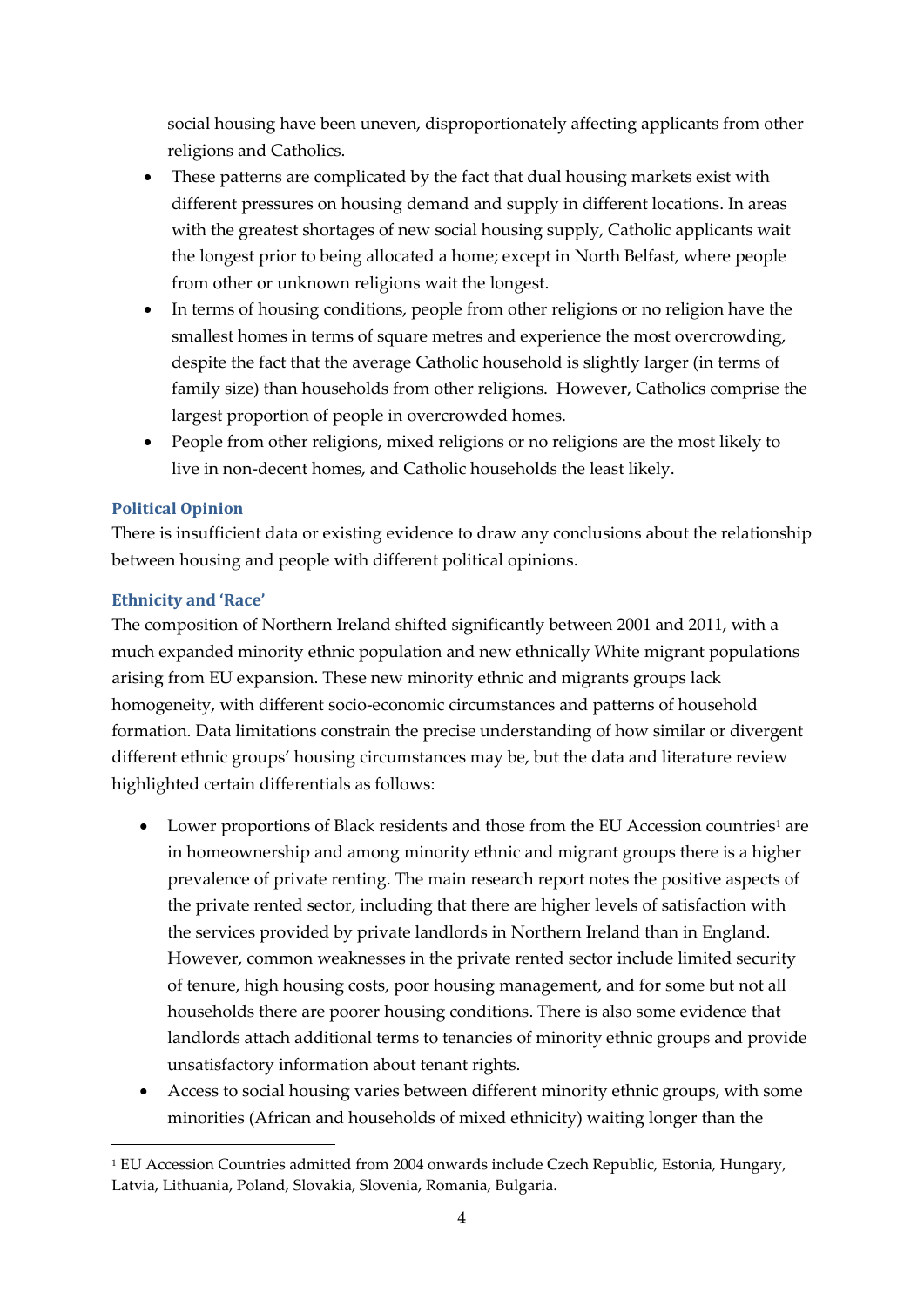White population, and some groups (Chinese, Irish Travellers and households of other ethnicity) a shorter length of time than White applicants before being allocated a home. It is uncertain whether these are persistent or newly emerging patterns as data is limited.

- Tied accommodation for migrant workers remains a concern since it was identified in the 2007 report. Conditions are often poor, residents isolated and overcrowded and often have little general understanding of their rights.
- Access to quality transit and settled sites for Irish Travellers is limited and although they do not wait a long time for social housing, this is not always their first choice of home. Irish Travellers experience a serious lack of basic amenities on some sites, identified as a persistent theme.
- People from minority ethnic backgrounds, particularly Black people and Irish Travellers, experience significantly more overcrowding than other White people, especially in housing association and private rented sector properties.
- A resurgence in racial attacks on people from minority ethnic communities' homes is a critical concern, with implications for the safety of the home.
- The highest rates of overcrowding anywhere were found among Indian and African households in housing association accommodation.

#### **Disability**

Northern Ireland has a slightly higher proportion of people with disability or life limiting conditions than in Great Britain. There is a large interaction between disability and older age and shared concerns about access to housing adaptations for older infirm people, but this should not mask inequalities experienced by smaller populations of people with learning disabilities and younger disabled people whose desires to live independently are not always achieved. Key indicators of inequalities between disabled and non-disabled people were found in the following circumstances:

- The ability of people with learning disabilities to live independently away from parents and/or congregated institution-like settings is a persistent inequality not experienced by non-disabled people. The Government's project to resettle all patients with learning disabilities away from hospitals to supported or independent living nears completion in 2016.
- No data was available to assess disabled people's experiences of social housing applications. An earlier assessment conducted by the Northern Ireland Housing Executive (NIHE) in 2011, using data from 2004 to 2009, showed that wheelchair users waited a much longer time to be rehoused than applicants not in a wheelchair. In response to this, the NIHE adopted a case management approach for each applicant with special needs in order to address this differential. To date, no research has been undertaken to assess if this approach has indeed addressed the differential as intended.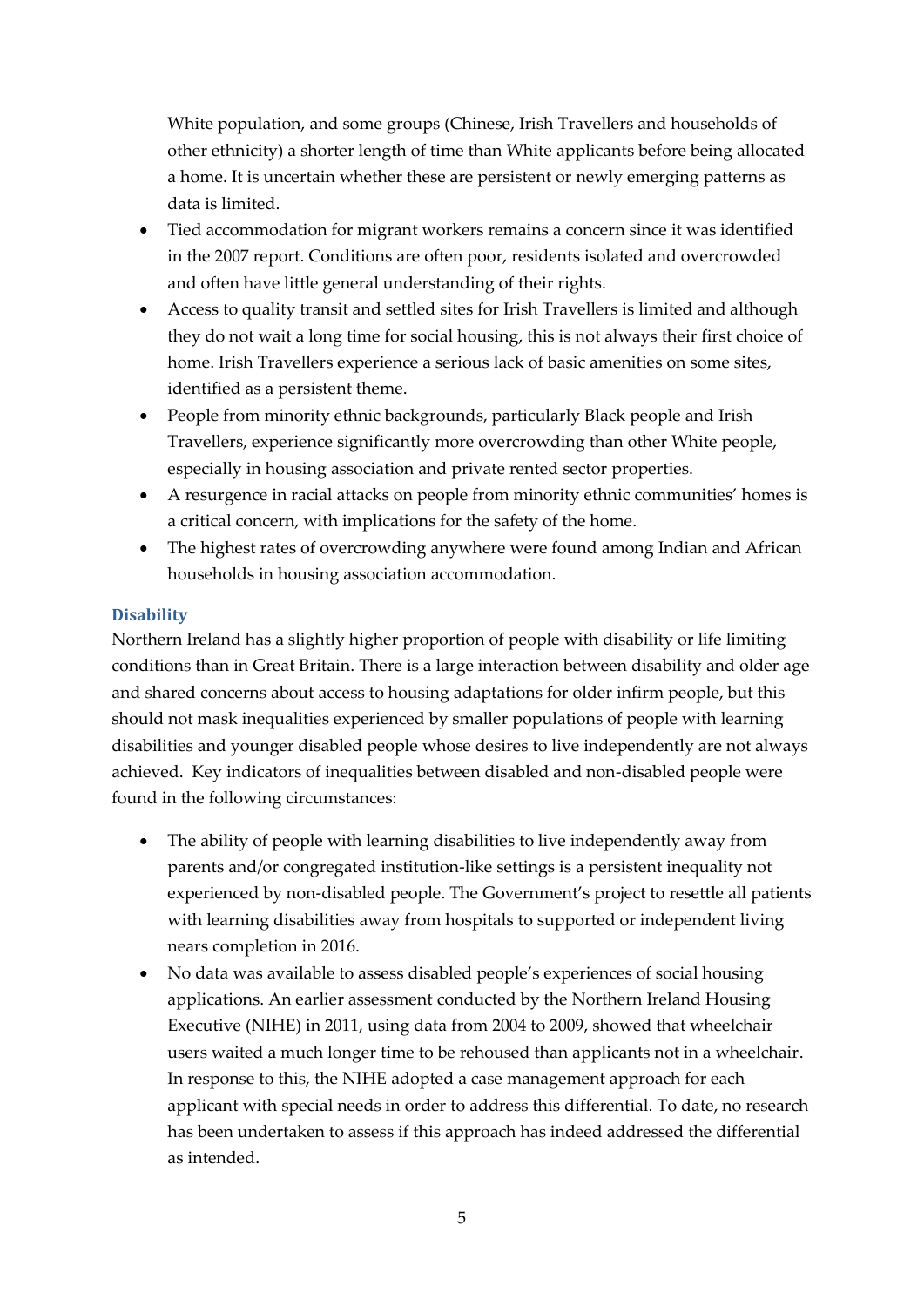- There is a strong association between older people and disability; disabled people are also more likely to live in poor housing conditions than households with no disabled members.
- Disabled people of all ages face delays in securing occupational therapists and funding to ensure their homes are adapted to meet their needs, especially in the private market.

#### **Sexual Orientation**

Generally, attitudes towards lesbian, gay or bisexual (LGB) people have softened considerably in Northern Ireland over the last decade (as reported in the Equality Awareness Survey, 2011) and stakeholders noted parallel improvements in agencies' approaches to meeting the needs of LGB people. However, when levels of social proximity are considered evidence shows that attitudes toward having a LGB person as a neighbour have become more negative (ibid.).

There was limited data or evidence available that examined the relationship between housing outcomes and sexual orientation, but two themes emerged. Firstly, anecdotal evidence identified an increased rate of family breakdown due to young people's sexual orientation resulting in homelessness. The key inequality identified in the study was, however, that many LGB people feel harassed and fearful they will be a victim of hate crime and feel compelled to leave their home, and on occasional have experienced insensitive responses from frontline workers. The ability to live safely in and around the home and receive appropriate support was not reported as an issue for non-LGB people.

#### **Marital Status**

Marital status is rarely a focus of housing studies but data resources do allow some examination of different people's housing outcomes. Marital status does not, however, neatly align with people's living arrangements, which can be more influential than status alone. Some trends were apparent that placed some households, those likely to include more single income households, at a potential disadvantage in the housing market. The following differentials were observed:

- Single, divorced and separated people experienced poorer housing conditions than married people, especially in the private rented sector, with divorced and separated people having the highest incidence of non-decent homes.
- Single people (and couples without children) had the highest incidence of negative equity, following the housing market downturn, with resulting constraints on mobility and remortgaging. But married and divorced or separated people are likely to experience greater sums of negative equity.
- Age and cohort affects may influence some of these outcomes but the impact of relationship breakdown on housing outcomes is underexplored.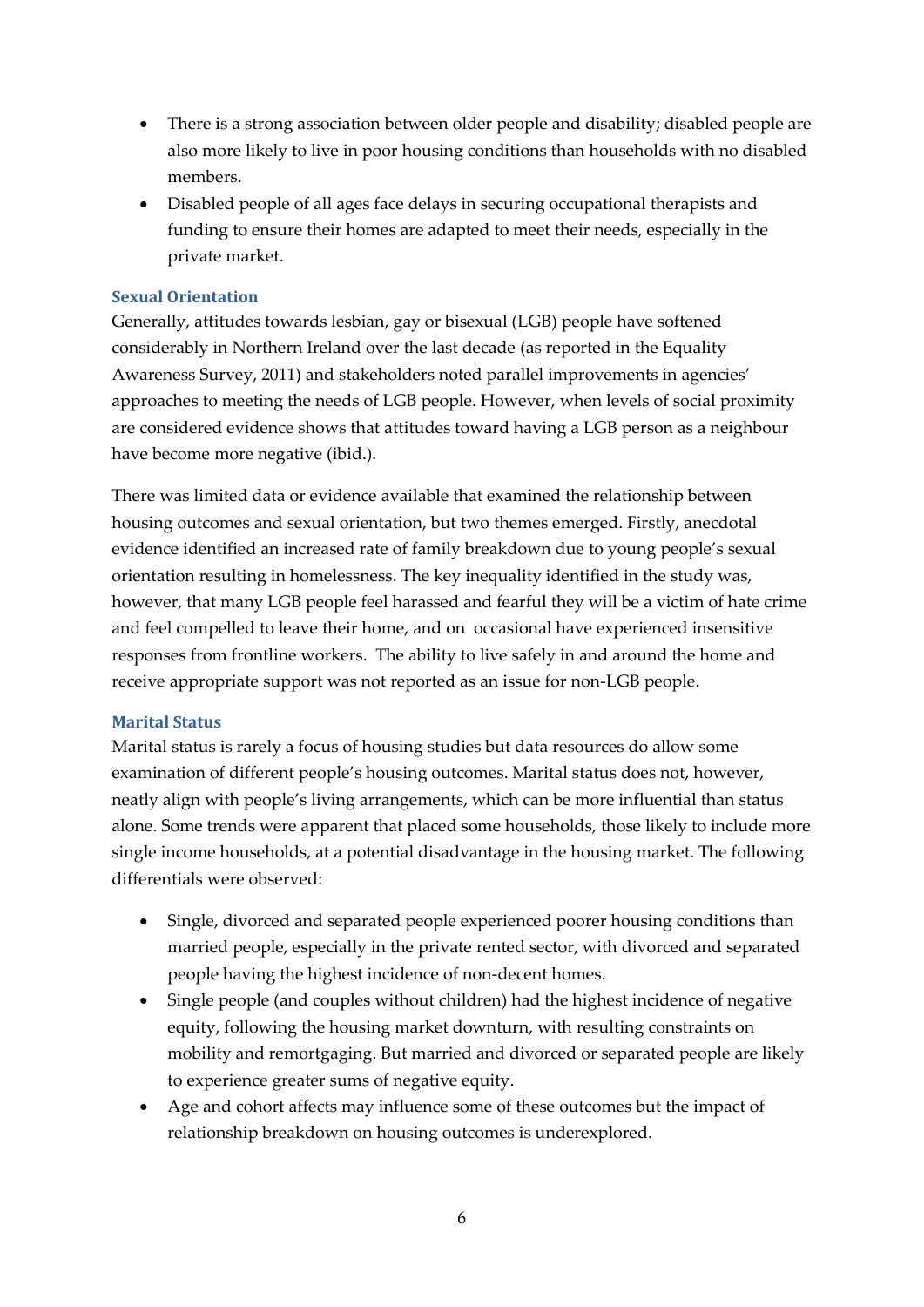#### **Dependants**

The analysis focused on households with dependent children and households without dependent children, but there was little literature that examined children's housing circumstances specifically. Moreover, it was clear that there were interactions with other equality grounds, such as gender, marital status and/or ethnicity, which were associated with different housing outcomes. Differentials were found as follows:

- Low-income families are increasingly found in private renting, where they lack security of tenure, rather than social housing.
- Housing costs of private renting increases the rate of relative poverty among households with dependants by 27 percentage points compared to five percentage points for households without dependants.
- The proportion of non-decent homes for families in the private and social rented sectors was the same in 2009, but households without dependants in the private rented sector experienced poor conditions, with the highest rate of non-decent homes.
- Households with dependants are more likely to live in overcrowded social housing homes, especially lone parents and multi-adult households that may include dependent children, with the potential for adverse impacts on household members. Interactions with religion and ethnicity are likely here as Catholic and Black residents also experienced higher rates of crowding in social housing.

#### **Gaps and weaknesses in the evidence base**

There was little known about the housing experiences of transgender people; lesbian, gay or bisexual people; and the housing conditions and residential preferences and choices made by minority ethnic and migrant groups. In addition, little evidence was found that considered the views of disabled people and there was no evidence that drew together any associations between housing outcomes and political opinion.

Therefore, there are a number of caveats to the report, in that the evidence base was stronger for some equality grounds than others, and the descriptive data utilised is limited by the analysis being unable to disentangle the impacts of individual equality grounds – or indeed clusters of equality attributes - from others, and from a lack of time series or longitudinal data.

### **Conclusion**

In many circumstances the relevant authorities – the Northern Ireland Housing Executive (NIHE), the DSD and health and social care providers - have instituted plans to improve housing situations, with the potential to narrow identified differentials. However, emerging budget constraints and the complex relationships that exist between housing and other domains, such as labour markets, social security, immigration and public attitudes, for